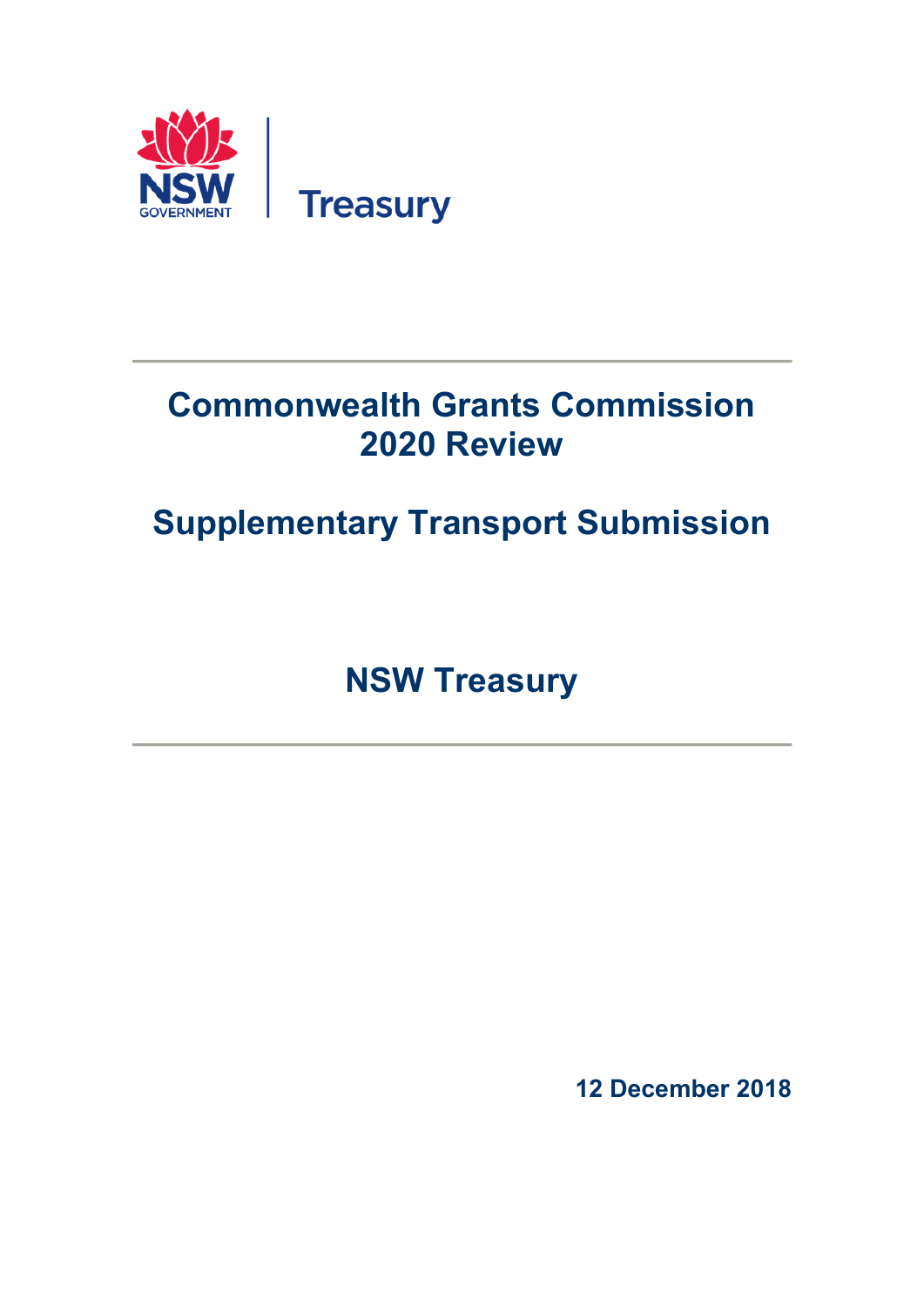#### **Overview**

1

1. In our main submission to the 2020 Review NSW Treasury proposed a framework for determining non-policy factors for assessing underlying transport expenditure needs to be funded by government (see Figure 1). In our submission, we stressed the importance of population, population density and terrain in driving levels of congestion and the resulting need to provide public transport to facilitate the efficient operation of a modern city.





- 2. We welcome the strong support of our position contained within the modelling undertaken by Jacobs and Synergies Economic Consulting in its Stage 2 report to the Commonwealth Grants Commission (CGC). 1 The modelling undertaken by Jacobs clearly shows that population density (as well as total urban population) is a significant determinate of net public transport expenditure. The modelling also indicates that transport needs in large urban centres have been significantly under estimated through the CGC processes in the past.
- 3. In reviewing the Stage 2 Jacobs Report, we have identified several areas in which further investigation could improve the explanatory power and policy neutrality of the proposed urban public transport model. In particular, we believe the Jacobs model may be improved to reflect:
	- The impact of terrain barriers on public transport demand
	- Urban population distribution and its impact on the measurement of 'mean land slope'
	- The absence of significant economies of scale in the provision of bus services.

<sup>1</sup> Jacobs, Urban Transport Consultancy Stage 2 to the Commonwealth Grants Commission, 25 October 2018.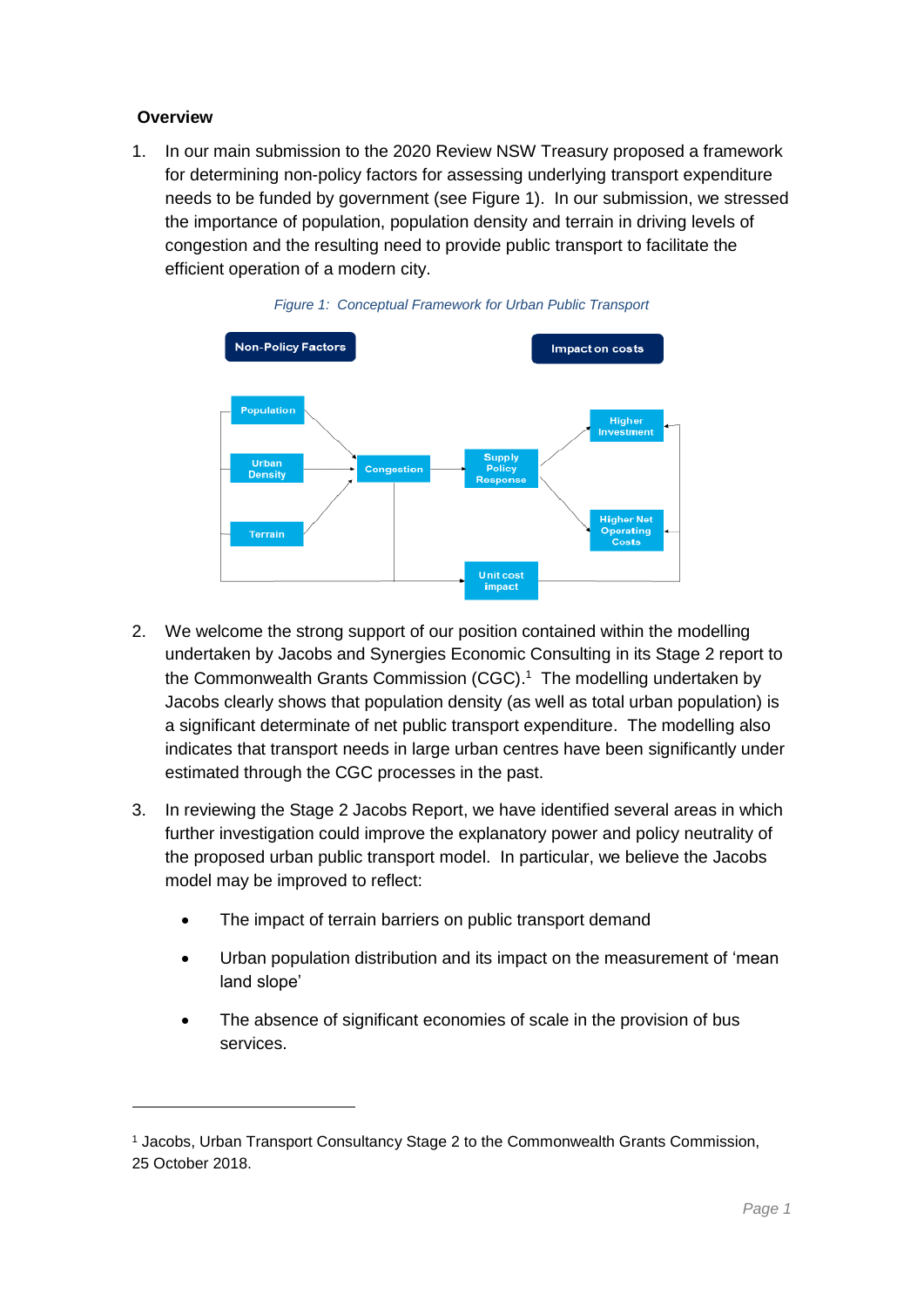#### **Measuring the impact of urban terrain barriers**

- 4. The Jacobs Stage 2 model uses 'mean land slope' to measure the impact of terrain or topography on the net cost of providing urban public transport. While we support the use of 'mean land slope' within the Jacobs model, we believe it does not capture the full impact of topography on the net cost of public transport provision. In particular, 'mean land slope' does not reflect the impact of terrain barriers, such as rivers and waterways, on increasing congestion, and therefore the demand for public transport.
- 5. While 'distance to work' may partially capture the impact of terrain barriers, it fails to capture the congestion impacts caused by these barriers which act to limit transport access options across the urban setting. $<sup>2</sup>$  As we have argued, limiting</sup> congestion is the key driver for government expenditure on urban public transport.
- 6. We believe more fully capturing the congestion impact of harbours and rivers on the demand for public transport could be achieved within a respecified Jacobs model by the following changes:
	- Include the ratio of 'travel time to and from a place of paid employment<sup>3</sup> to 'distance to work'. We note that while most cities (including Sydney and Melbourne) have similar travel distances, there is a significant variation in average travel times.
	- The inclusion of a dummy variable where ferries are part of the transport mix. We note the significance of the dummy variable for ferries in Model 4 of the Jacobs Stage 2 report.

## **Better measuring 'mean land slope'**

1

7. The Stage 2 Jacobs model includes 'mean land slope' as a variable to capture costs associated with topography. While NSW accepts this variable is associated with differing public transport costs, we believe 'population-weighted mean land slope' would better reflect cost pressures on public transport operators by capturing the interaction between land slope and where people live. We note that, for similar reasons, the preferred Jacobs model uses population-weighted density as a preferred explanatory variable.

<sup>2</sup> To illustrate this, consider two identical cities, and then add a barrier dividing City B into 2 halves requiring the provision of bridges and tunnels. For a given transport task, City B will be more congested due to longer travel distances and the funnelling effect of the bridges and tunnels.

<sup>&</sup>lt;sup>3</sup> This variable is available at a SUA level from the Household, Income and Labour Dynamics in Australia Survey, Melbourne Institute, University of Melbourne.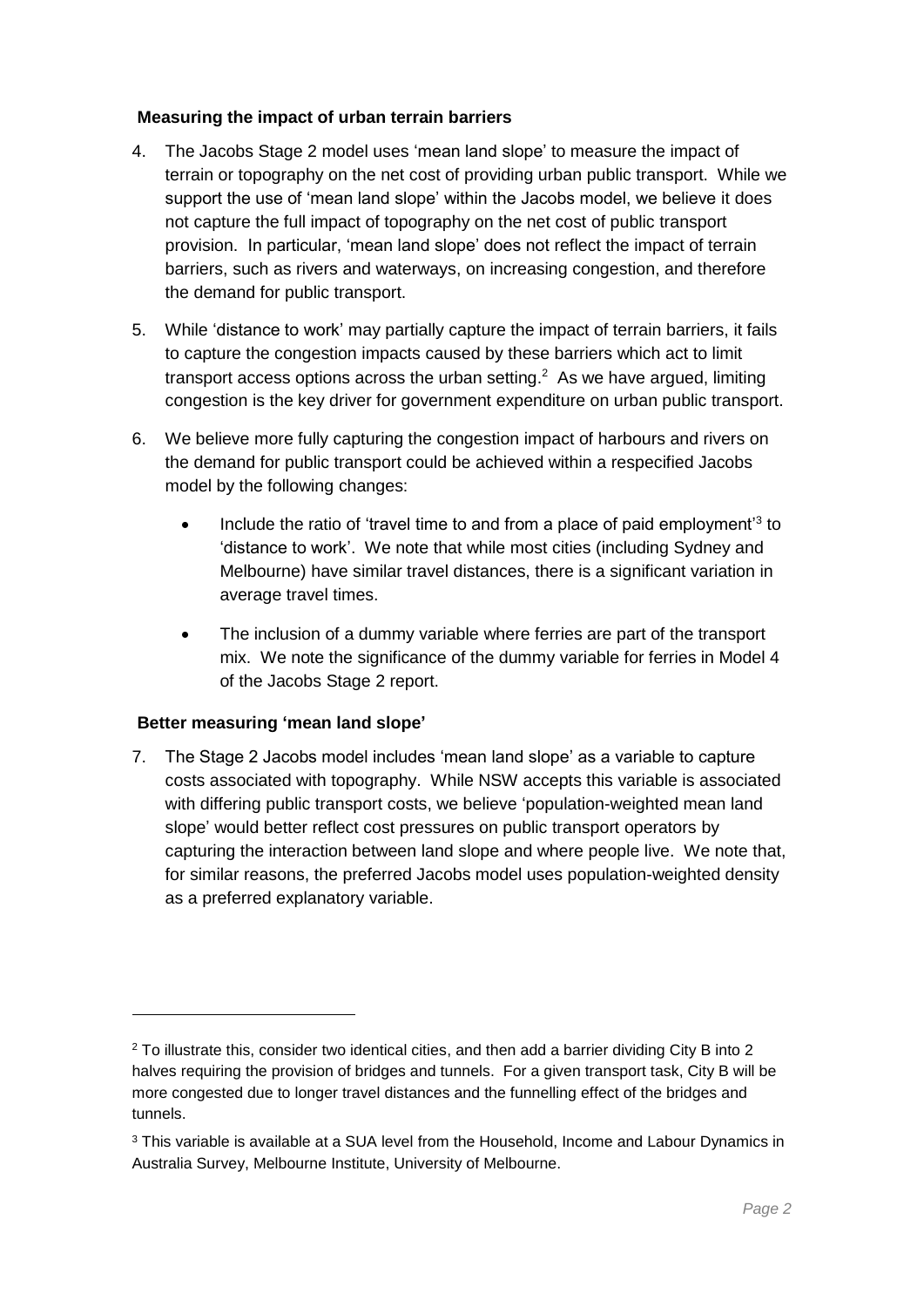#### **More accurately reflecting urban transport economies of scale**

- 8. Jacobs includes train and bus passenger numbers within its net expenditure transport model in a log form. In doing this, Jacobs implicitly assumes that there are economies of scale in the delivery of public transport services, whereby the marginal effect on net costs declines with passenger numbers.
- 9. NSW Treasury agrees that economies of scale are likely to exist at some level in the provision of passenger train services given the fixed costs associated with rollingstock, track and depots. However, it should be recognised that the cost function for train services involves a series of discrete upward steps associated with expansions in infrastructure and services followed by declining unit costs as passenger numbers increase.
- 10. In the case of buses, our experience in conjunction with empirical evidence suggests economies of scale are weaker and/or possibly non-existent beyond a certain minimum size.<sup>4</sup> Purchasing buses and expanding and/or establishing depots requires significantly less capital than for rail. Hence beyond a certain minimum size, bus operating costs are likely to be more strongly linked to passenger volumes.
- 11. In support of this view, we note that while the train passenger variable is highly significant in the linear-log model (ie Model 1b – the preferred model), this is not the case for the bus passenger variable. However, in the linear model (ie Model 1a), actual bus passenger numbers are highly significant.
- 12. Consequently, Jacobs should test a model that combines the most promising elements of Models 1a and 1b. Specifically, Jacobs should test a model with a log train passenger variable (ie implicitly assuming economies of scale for trains) and a linear bus passenger variable (ie implicitly assuming no economies of scale for buses).

# **Policy neutrality**

1

- 13. A number of jurisdictions have asserted that the net cost of public transport is higher in per capita terms in large cities as a direct result of a policy choice to operate heavy rail systems and/or operate at lower cost recovery levels.
- 14. As pointed out in our main submission, replacing trains with buses in large metropolitan areas is simply not feasible given the levels of congestion that would inevitably arise. A fundamental tenant of the CGC's analysis is to reflect 'what states do'. Jurisdictions determine the transport mode mix that best suits their needs. This will differ over time and across cities as circumstances evolve. We make no comment on whether other jurisdictions have chosen the most efficient form of public transport to meet their individual needs. The modelling approach

<sup>4</sup> https://www.sciencedirect.com/science/article/pii/S0965856408000797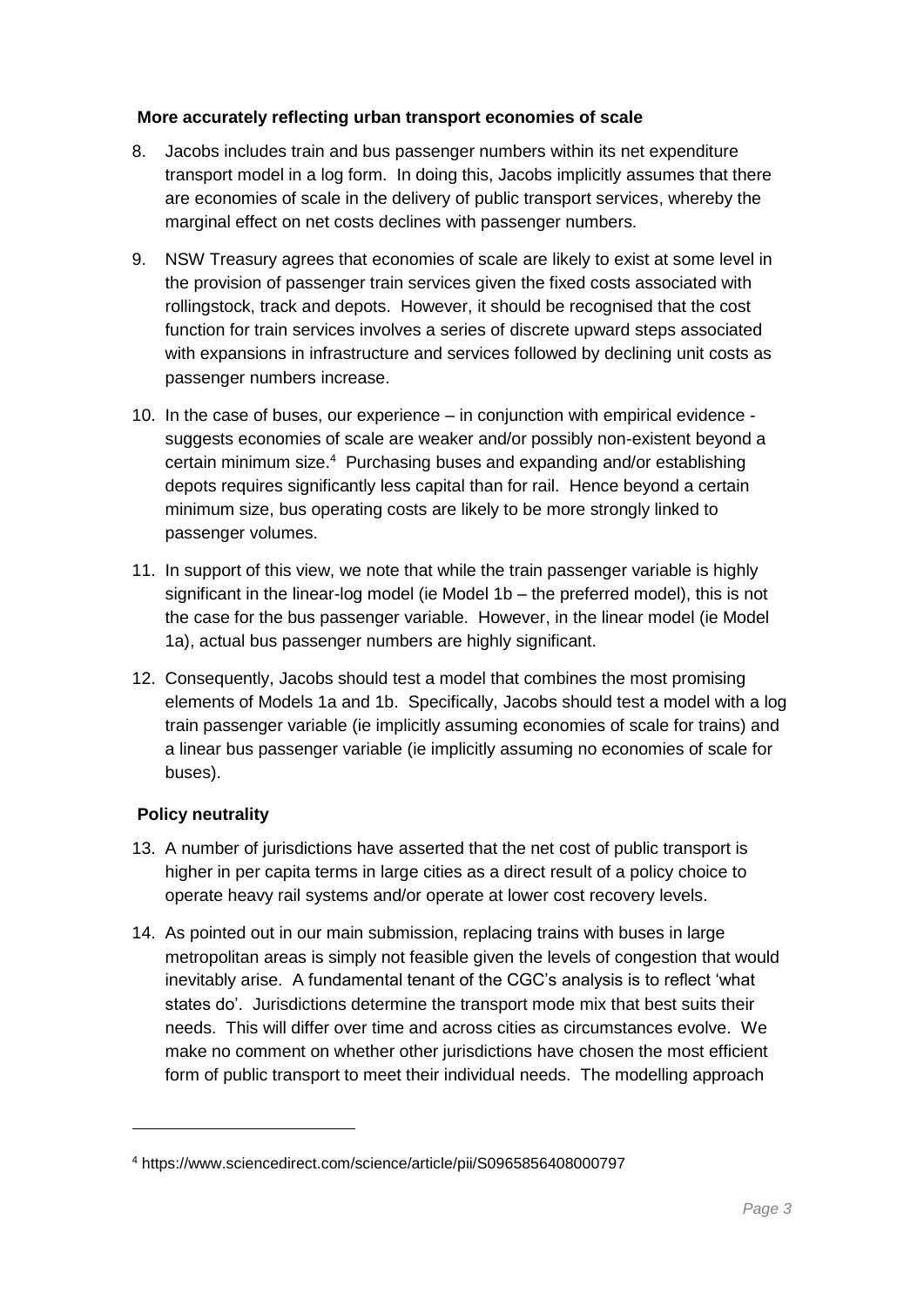applied by Jacobs results in the needs of each jurisdiction being assessed on an average policy basis, as is the case for all other assessments by the CGC.

15. With respect to the assertion that NSW chooses to adopt a low cost recovery ratio, we put forward the following data drawn from What States Do – Transport CGC Staff Research Paper (see Table 1).

|                   | <b>NSW</b> | Vic | Qld | WA. | SA | Tas | ACT | NT |
|-------------------|------------|-----|-----|-----|----|-----|-----|----|
| Cost recovery (%) |            | 28  | 24  | 23  | 21 | 22  |     |    |

*Table 1: Estimated cost recovery rates for urban passenger transport, 2011-12 (a)*

(a) Figures calculated as total State costs (including depreciation) divided by farebox revenue.

Source: BITRE, Urban public transport: updated trends, September 2014, pages 10 to 12. Found in What States Do – Transport CGC Staff Research Paper, CGC 2016-011-S, p. 36.

- 16. Some jurisdictions have also argued that the pattern of settlement within urban areas, and in particular urban density, is a function of government policy and that this influence on public transport costs should not be compensated through GST relativities. NSW Treasury strongly rejects this partial analysis for a number of reasons:
	- Sydney has a number of geographic boundaries which severely limit the availability of greenfield residential land. These constraints involve both topography as well as long standing areas set aside as national parks and cannot be considered now as policy choices. These constraints force a high degree of urban growth to be accommodated through increasing urban density.
	- All governments adopt policies that attempt to minimise the infrastructure and service delivery cost of urban growth. In some jurisdictions, the outcome of this may be to keep expanding the geographic footprint of the urban area while in others, the least cost solution is urban infill. Urban development levies in Sydney reflect the higher underlying infrastructure costs associated with expanding Sydney's urban footprint. 5

1

- The rate per new dwelling in Wilton (a Greenfield development area) is \$59,274.
- The rate per new dwelling in St Leonards/Crows Nest (urban infill) is \$15,100.

<sup>5</sup> Special Infrastructure Contributions (SIC) are levied by the NSW Government on new developments to fund key infrastructure that is required to support growing communities. SICs allow priority infrastructure to be funded and delivered at the same time development is occurring, ensuring new and growing communities have access to the infrastructure and services they need in a timely manner. Typically these rates are higher in Greenfield development sites than for infill developments, reflecting the higher cost of infrastructure delivery. For example, proposed SICs are currently on exhibition in Wilton and St Leonards/Crows Nest.